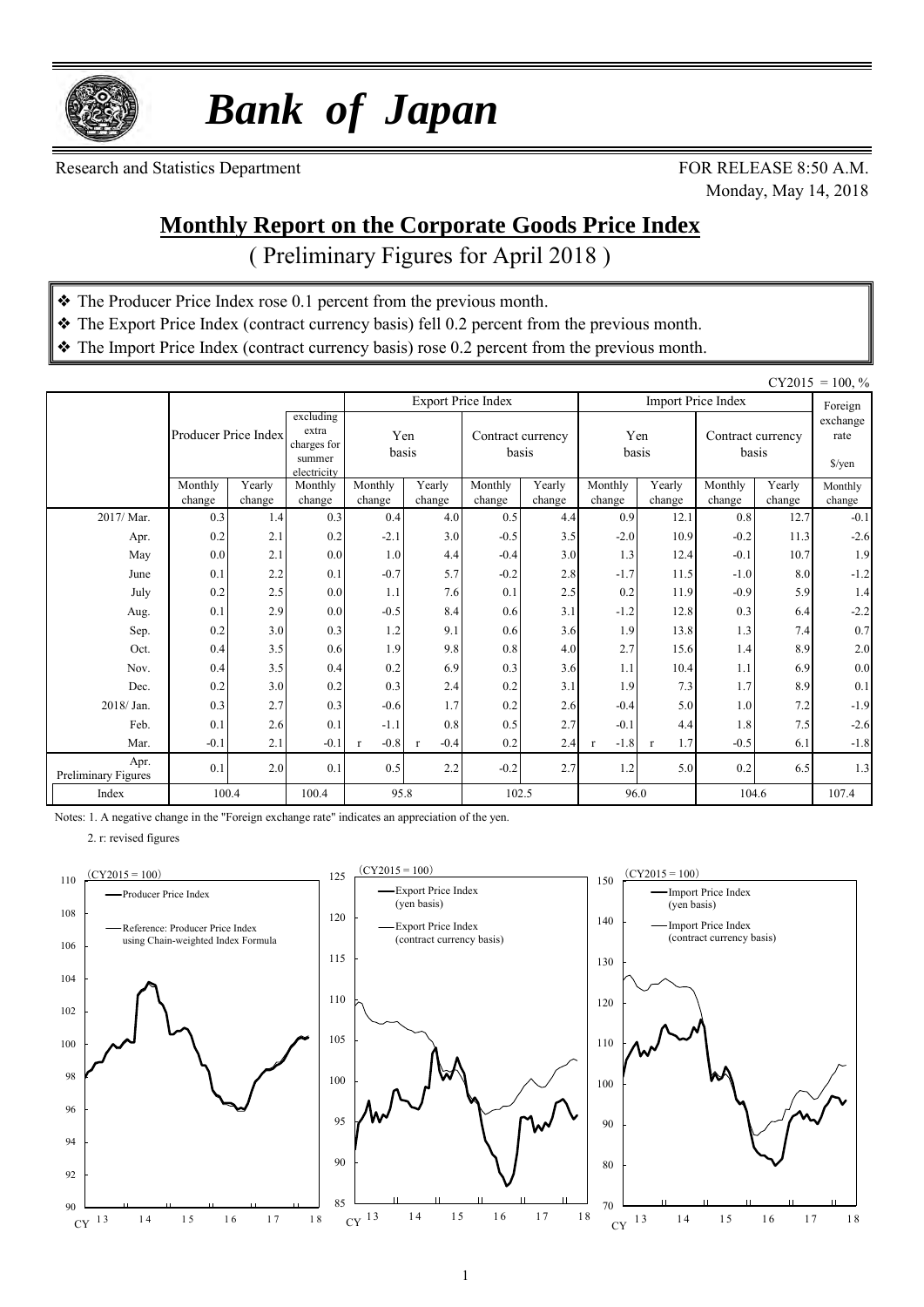#### (Commodities contributing to the monthly changes in April 2018)

| Producer Price Index                |                           | Monthly change 0.1 %                                                                                                       |  |  |  |  |  |
|-------------------------------------|---------------------------|----------------------------------------------------------------------------------------------------------------------------|--|--|--|--|--|
| Groups                              | Contribution<br>to change | Commodities                                                                                                                |  |  |  |  |  |
| Petroleum & coal products           | $0.09\%$                  | Gasoline, Gas oil, Fuel oil A                                                                                              |  |  |  |  |  |
| Electric power, gas & water         | $0.06\%$                  | Industrial extra high tension power, Commercial high tension<br>power, Industrial high tension power                       |  |  |  |  |  |
| Electrical machinery &<br>equipment | $0.03\%$                  | Room air conditioners, Monitoring & control equipment,<br>Power transformers                                               |  |  |  |  |  |
| Metal products                      | $0.03\%$                  | Metal pipe & tube fittings, Aluminum window sash,<br><b>Steelworks</b>                                                     |  |  |  |  |  |
| Iron $&$ steel                      | $0.03\%$                  | Light steel bars, Shearing & slitting products (Stainless steel<br>sheets), Shearing $\&$ slitting products (steel sheets) |  |  |  |  |  |
| Beverages & foods                   | $0.02 \%$                 | Tobacco products, Formula feeds, Cakes                                                                                     |  |  |  |  |  |
| Nonferrous metals                   | $0.02 \%$                 | Aluminum forgings, Unwrought copper, Rolled aluminum &<br>aluminum alloy products                                          |  |  |  |  |  |
| Ceramic, stone & clay<br>products   | $0.02 \%$                 | Carbon & graphite products, Unshaped refractories                                                                          |  |  |  |  |  |
| Chemicals & related products        | $-0.19\%$                 | Cardiovascular agents, Agents relating to blood $\&$ body fluids,<br>Agents affecting central nervous system               |  |  |  |  |  |
| Scrap & waste                       | $-0.04\%$                 | Iron & steel scrap, Aluminum & aluminum alloy scrap,<br>Wastepaper                                                         |  |  |  |  |  |

| Export Price Index (contract currency basis)                    |                           | Monthly change -0.2 %                                                                                               |  |  |  |  |  |
|-----------------------------------------------------------------|---------------------------|---------------------------------------------------------------------------------------------------------------------|--|--|--|--|--|
| Groups                                                          | Contribution<br>to change | Commodities                                                                                                         |  |  |  |  |  |
| Electric & electronic products                                  | $-0.12 \%$                | MOS memory integrated circuits, Display devices, MOS<br>integrated circuits (except MOS memory integrated circuits) |  |  |  |  |  |
| Chemicals $&$ related products                                  | $-0.12 \%$                | Styrene monomer, Caustic soda, Para-xylene                                                                          |  |  |  |  |  |
| Metals & related products                                       | $-0.03\%$                 | Iron $\&$ steel scrap, Unwrought copper, Copper $\&$ copper alloy<br>scrap                                          |  |  |  |  |  |
| General purpose, production<br>& business oriented<br>machinery | $-0.02\%$                 | Exchange lenses for cameras, Medical equipment, Flat panel<br>$&$ display manufacturing equipment                   |  |  |  |  |  |
| Transportation equipment                                        | $0.05 \%$                 | Drive, transmission & steering parts, Standard trucks,<br>Passenger vehicles (hybrid & clean energy vehicles)       |  |  |  |  |  |

| Import Price Index (contract currency basis)                    |                           | Monthly change $0.2\%$                                       |
|-----------------------------------------------------------------|---------------------------|--------------------------------------------------------------|
| Groups                                                          | Contribution<br>to change | Commodities                                                  |
| Electric $\&$ electronic products                               | $0.15 \%$                 | MOS logic integrated circuits, Power transformers, Servers   |
| Chemicals $&$ related products                                  | $0.03\%$                  | Polyamide resins, Saturated polyester resins, Polycarbonates |
| General purpose, production<br>& business oriented<br>machinery | $0.02 \%$                 | Pumps, Medical equipment, Copying machines                   |
| Beverages $&$ foods and<br>agriculture products for food        | $0.02 \%$                 | Corn, Beef, Frozen prepared chicken                          |
| Lumber $&$ wood products and<br>forest products                 | $0.02 \%$                 | North American timber, Plywood, European timber              |
| Metals & related products                                       | $-0.07\%$                 | Copper ores, Ferro-silicon, Unwrought platinum               |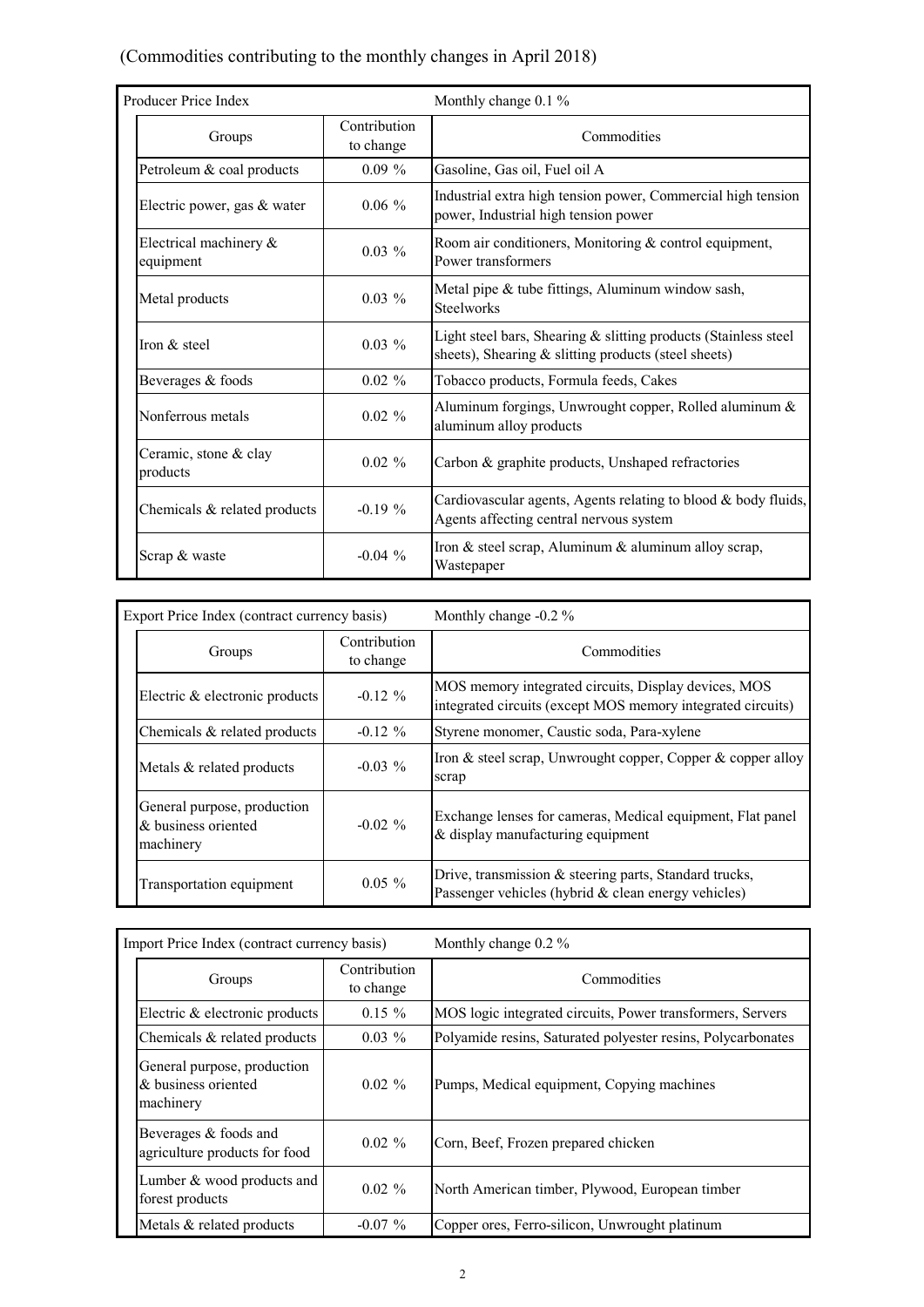## Producer Price Index ( Preliminary Figures for April 2018 )

 $CY2015 = 100, \%$ 

|                                                | Weight  | Index | Previous<br>month     | Monthly<br>change | Previous<br>month     | Yearly<br>change |             | Previous<br>month |
|------------------------------------------------|---------|-------|-----------------------|-------------------|-----------------------|------------------|-------------|-------------------|
| All commodities                                | 1,000.0 | 100.4 | 100.3                 | 0.1               | $-0.1$                | 2.0              |             | 2.1               |
| excluding extra charges for summer electricity | 1,000.0 | 100.4 | 100.3                 | 0.1               | $-0.1$                | 2.0              |             | 2.1               |
| Beverages & foods                              | 141.6   | 100.2 | 100.1<br>$\mathbf r$  | 0.1               | 0.2<br>$\mathbf r$    | $0.0\,$          | $\mathbf r$ | 0.1               |
| Textile products                               | 9.6     | 100.7 | 100.7                 | 0.0               | 0.5                   | 1.2              |             | 1.3               |
| Lumber & wood products                         | 9.2     | 105.7 | 105.5<br>$\mathbf r$  | 0.2               | 0.4<br>$\mathbf r$    | 3.2              | $\mathbf r$ | 3.7               |
| Pulp, paper & related products                 | 27.7    | 101.6 | 101.3<br>$\mathbf r$  | 0.3               | $-0.1$<br>$\mathbf r$ | 2.7              | $\mathbf r$ | 2.3               |
| Chemicals & related products                   | 89.2    | 95.6  | 97.7<br>$\mathbf r$   | $-2.1$            | $-0.2$<br>$\mathbf r$ | 1.0              | $\mathbf r$ | 2.5               |
| Petroleum & coal products                      | 59.5    | 109.6 | 108.1                 | 1.4               | $-1.7$                | 11.0             |             | 7.0               |
| Plastic products                               | 38.2    | 96.6  | 96.3                  | 0.3               | 0.2                   | 0.7              |             | 0.6               |
| Ceramic, stone & clay products                 | 23.3    | 100.9 | 100.1                 | 0.8               | $-0.1$                | 1.3              |             | 0.7               |
| Iron & steel                                   | 51.7    | 107.1 | 106.6<br>$\mathbf r$  | 0.5               | 0.5<br>$\mathbf r$    | 4.3              | $\mathbf r$ | 6.3               |
| Nonferrous metals                              | 27.1    | 102.6 | 101.9<br>$\Gamma$     | 0.7               | $-2.0$<br>$\mathbf r$ | 7.5              | $\mathbf r$ | 6.4               |
| Metal products                                 | 40.0    | 103.5 | 102.7<br>$\mathbf r$  | 0.8               | $-0.1$<br>$\mathbf r$ | 2.6              | $\mathbf r$ | 2.5               |
| General purpose machinery                      | 27.2    | 99.6  | 99.9<br>$\mathbf r$   | $-0.3$            | $-0.4$<br>$\mathbf r$ | $-0.3$           | $\mathbf r$ | 0.3               |
| Production machinery                           | 41.1    | 101.1 | 100.7<br>$\mathbf r$  | 0.4               | 0.4<br>$\mathbf r$    | 0.0              | $\mathbf r$ | 1.7               |
| Business oriented machinery                    | 16.2    | 102.7 | 103.0<br>$\mathbf{r}$ | $-0.3$            | 0.2<br>$\mathbf r$    | 0.8              | $\mathbf r$ | 0.6               |
| Electronic components & devices                | 24.5    | 97.9  | 97.8<br>r.            | 0.1               | $-0.1$<br>r           | 0.4              | r           | 0.2               |
| Electrical machinery & equipment               | 52.7    | 95.3  | 94.6<br>$\mathbf r$   | 0.7               | $-0.2$<br>$\, r$      | $-0.9$           | $\mathbf r$ | $-0.7$            |
| Information & communications equipment         | 20.8    | 98.1  | 97.9<br>$\mathbf r$   | 0.2               | $-0.2$<br>$\mathbf r$ | $-0.2$           | $\mathbf r$ | $-0.4$            |
| Transportation equipment                       | 140.7   | 98.7  | 98.7                  | $0.0\,$           | 0.0                   | 0.0              |             | $0.2\,$           |
| Other manufacturing industry products          | 48.0    | 100.4 | 100.3<br>$\mathbf r$  | 0.1               | $-0.2$<br>$\mathbf r$ | $0.3\,$          | $\mathbf r$ | $0.2\,$           |
| Agriculture, forestry & fishery products       | 35.8    | 108.8 | 109.0<br>$\mathbf r$  | $-0.2$            | $-0.3$<br>$\mathbf r$ | 2.6              | $\mathbf r$ | 3.4               |
| Minerals                                       | 3.9     | 96.4  | 96.4<br>$\mathbf r$   | $0.0\,$           | 0.8<br>$\mathbf r$    | 3.1              | $\mathbf r$ | 2.3               |
| Electric power, gas & water                    | 67.1    | 93.6  | 92.7<br>$\mathbf r$   | $1.0\,$           | 1.0<br>$\mathbf r$    | 5.9              | $\mathbf r$ | 6.8               |
| Scrap & waste                                  | 4.9     | 132.7 | 140.3                 | $-5.4$            | $0.5\,$               | 14.1             |             | 17.6              |

Notes: 1. The index of "All commodities excluding extra charges for summer electricity" adjusts extra charges applied during summer season from July to September.

2. r: revised figures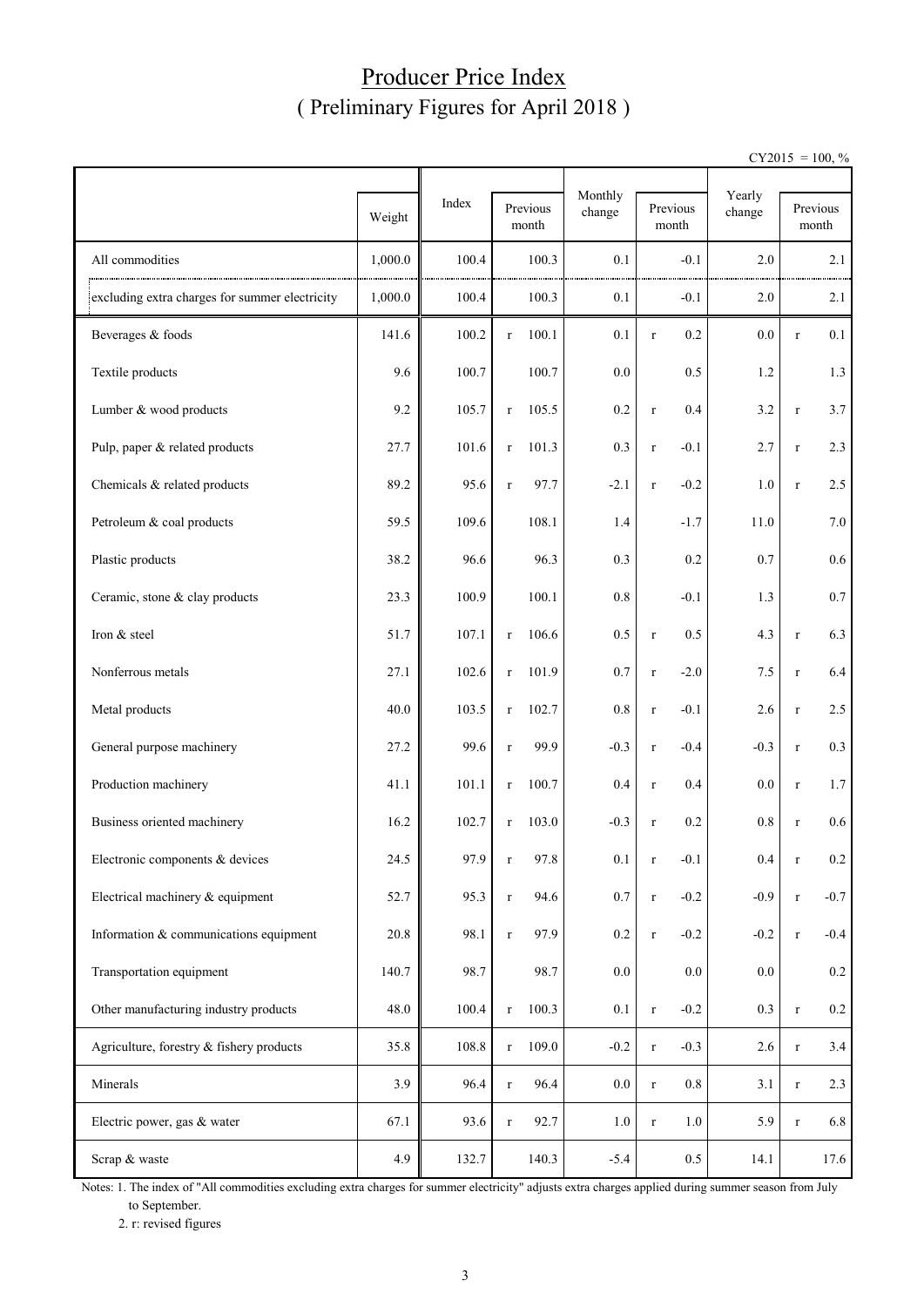## Export Price Index ( Preliminary Figures for April 2018 )

 $CY2015 = 100, \%$ 

|                                                                |         | Index        |                      | Monthly change |                        | Yearly change                 |              |              |                   |                               |
|----------------------------------------------------------------|---------|--------------|----------------------|----------------|------------------------|-------------------------------|--------------|--------------|-------------------|-------------------------------|
|                                                                | Weight  | Yen<br>basis | Previous<br>month    | Yen<br>basis   | Previous<br>month      | Contract<br>currency<br>basis | Yen<br>basis |              | Previous<br>month | Contract<br>currency<br>basis |
| All commodities                                                | 1,000.0 | 95.8         | 95.3<br>$\mathbf{r}$ | 0.5            | $-0.8$<br>$\mathbf{r}$ | $-0.2$                        | 2.2          | $\mathbf{r}$ | $-0.4$            | 2.7                           |
| Textiles                                                       | 13.8    | 90.8         | 90.3                 | 0.6            | $-0.3$                 | $-0.1$                        | $0.0\,$      |              | $-3.0$            | 0.4                           |
| Chemicals & related products                                   | 98.4    | 103.9        | $r$ 104.0            | $-0.1$         | 0.5<br>$\mathbf{r}$    | $-1.0$                        | 5.6          | $\mathbf{r}$ | 1.4               | 7.4                           |
| Metals & related products                                      | 108.5   | 108.8        | 108.0                | 0.7            | $-0.6$                 | $-0.3$                        | 8.4          |              | 4.3               | 10.3                          |
| General purpose, production $&$<br>business oriented machinery | 189.4   | 96.4         | 96.1                 | 0.3            | $-0.6$                 | $0.0\,$                       | 0.9          |              | $-0.5$            | 0.2                           |
| Electric & electronic products                                 | 205.5   | 90.6         | 90.4<br>$\mathbf{r}$ | 0.2            | $-1.2$<br>$\mathbf{r}$ | $-0.6$                        | $-0.5$       | $\mathbf{r}$ | $-1.8$            | $-0.1$                        |
| Transportation equipment                                       | 285.2   | 93.0         | 92.1<br>$\mathbf{r}$ | 1.0            | $-1.3$<br>$\mathbf{r}$ | 0.2                           | 0.1          | $\mathbf r$  | $-2.8$            | 0.1                           |
| Other primary products &<br>manufactured goods                 | 99.2    | 92.2         | 91.3<br>$\mathbf{r}$ | 1.0            | $-1.4$<br>$\mathbf{r}$ | 0.1                           | 6.1          | $\mathbf{r}$ | 2.8               | 7.3                           |

Note: r: revised figures

## Import Price Index ( Preliminary Figures for April 2018 )

 $CY2015 = 100, \%$ 

|                                                                |         | Index        |                         |              | Monthly change |                   |                               |              | Yearly change |                   |                                                   |
|----------------------------------------------------------------|---------|--------------|-------------------------|--------------|----------------|-------------------|-------------------------------|--------------|---------------|-------------------|---------------------------------------------------|
|                                                                | Weight  | Yen<br>basis | Previous<br>month       | Yen<br>basis |                | Previous<br>month | Contract<br>currency<br>basis | Yen<br>basis |               | Previous<br>month | $\overline{\text{Contract}}$<br>currency<br>basis |
| All commodities                                                | 1,000.0 | 96.0         | 94.9<br>$r_{\parallel}$ | 1.2          | $\mathbf{r}$   | $-1.8$            | 0.2                           | 5.0          | $\mathbf{r}$  | 1.7               | 6.5                                               |
| Beverages & foods and agriculture<br>products for food         | 80.4    | 92.4         | 91.4<br>$\mathbf{r}$    | 1.1          | $\mathbf{r}$   | $-1.0$            | 0.2                           | 1.4          | $\mathbf r$   | $-1.5$            | 1.9                                               |
| Textiles                                                       | 61.3    | 93.7         | 93.2                    | 0.5          |                | $-0.7$            | 0.1                           | $-0.3$       |               | $-1.8$            | 0.3                                               |
| Metals & related products                                      | 95.8    | 101.5        | 101.0                   | 0.5          |                | $-1.4$            | $-0.6$                        | 8.8          |               | 5.4               | 10.8                                              |
| Lumber & wood products and<br>forest products                  | 17.3    | 99.6         | 97.5<br>$\mathbf{r}$    | 2.2          | $\mathbf{r}$   | $-0.7$            | 1.0                           | 9.2          | $\mathbf r$   | 4.7               | 9.3                                               |
| Petroleum, coal & natural gas                                  | 252.3   | 104.0        | $r$ 102.7               | 1.3          | $\mathbf{r}$   | $-4.0$            | 0.0                           | 13.9         | $\mathbf r$   | 7.5               | 16.6                                              |
| Chemicals & related products                                   | 94.7    | 100.0        | 99.1<br>$\mathbf{r}$    | 0.9          | $\mathbf{r}$   | 0.4               | 0.4                           | 4.1          | $\mathbf{r}$  | 2.5               | 4.6                                               |
| General purpose, production $&$<br>business oriented machinery | 68.1    | 93.4         | 92.4                    | 1.1          |                | $-1.2$            | 0.3                           | 3.5          |               | 0.7               | 4.2                                               |
| Electric & electronic products                                 | 196.6   | 86.0         | 84.6<br>$\mathbf{r}$    | 1.7          | $\mathbf{r}$   | $-1.1$            | 0.9                           | $-1.0$       | $\mathbf{r}$  | $-3.0$            | 0.2                                               |
| Transportation equipment                                       | 49.5    | 95.1         | 94.6                    | 0.5          |                | $-1.0$            | $-0.1$                        | 0.8          |               | $-0.9$            | 0.1                                               |
| Other primary products $\&$<br>manufactured goods              | 84.0    | 91.5         | 90.7<br>$\mathbf{r}$    | 0.9          | $\mathbf{r}$   | $-0.9$            | 0.1                           | $-0.7$       | $\mathbf{r}$  | $-3.0$            | 0.7                                               |

Note: r: revised figures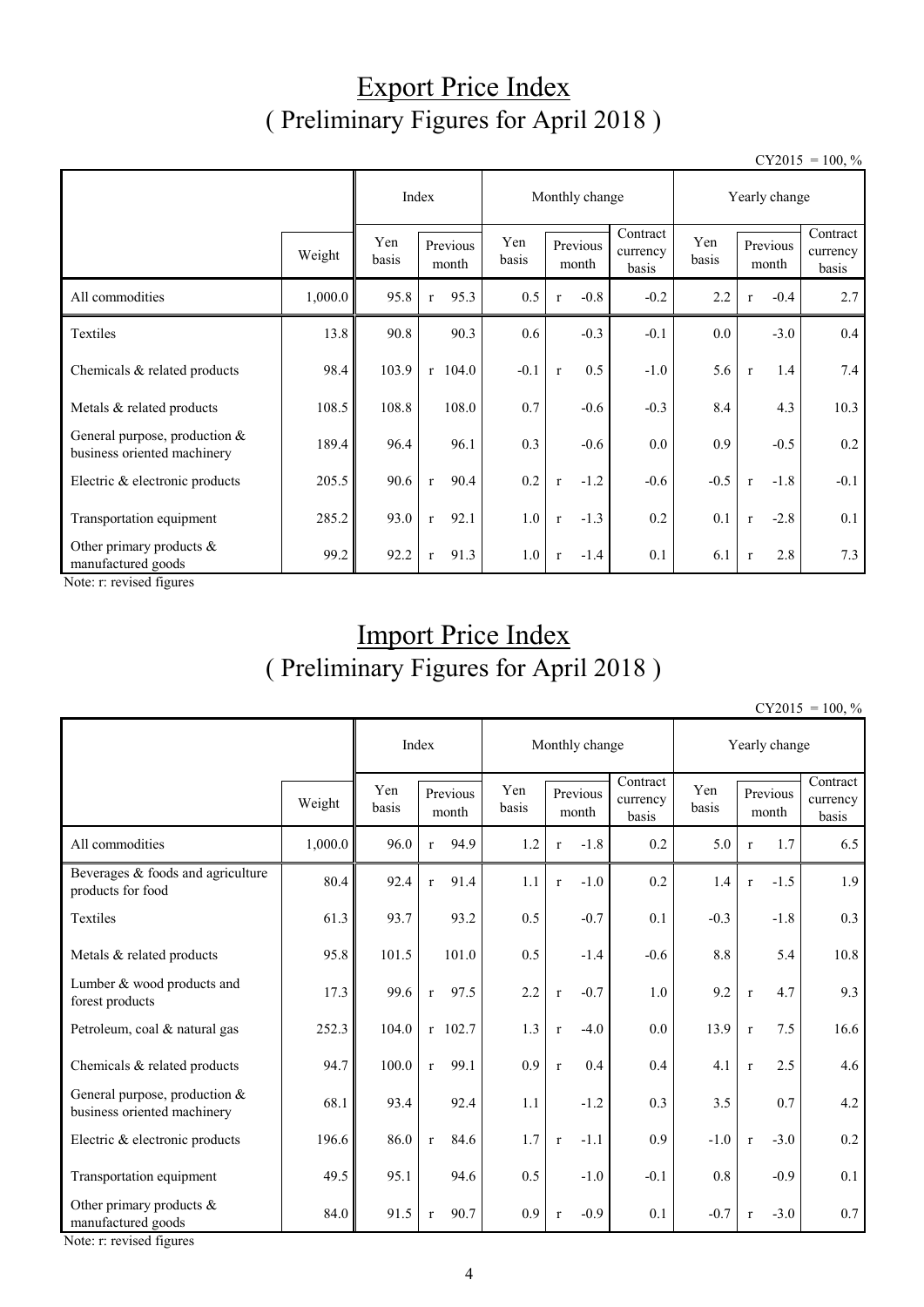# Index by Stage of Demand and Use ( Preliminary Figures for April 2018 )

 $CY2015 = 100, \%$ 

|               |                           |           | Index | Monthly         |                        | Yearly |                        |
|---------------|---------------------------|-----------|-------|-----------------|------------------------|--------|------------------------|
|               |                           | Weight    |       | change          | Previous month         | change | Previous month         |
|               | Domestic demand products  | 1,000.000 | 99.3  | 0.4             | $-0.5$                 | 2.8    | 2.1                    |
|               | Domestic goods            | 744.660   | 100.4 | 0.1             | $-0.1$                 | 2.0    | 2.1                    |
|               | Imports                   | 255.340   | 96.0  | 1.2             | $-1.8$                 | 5.0    | 1.7                    |
| Raw materials |                           | 100.163   | 103.3 | 0.9             | $-2.4$                 | 9.3    | 5.6                    |
|               | Domestic goods            | 26.060    | 109.4 | $-1.0$          | $-0.1$                 | 4.0    | 4.8                    |
|               | Imports                   | 74.103    | 101.1 | 1.5             | $-3.2$                 | 11.5   | 5.8                    |
|               | Intermediate materials    | 535.481   | 100.1 | 0.6             | $-0.2$                 | 3.5    | 2.9                    |
|               | Domestic goods            | 448.097   | 100.4 | 0.4             | $-0.1$                 | 3.1    | 3.0                    |
|               | Imports                   | 87.384    | 98.2  | 1.2             | $-1.0$                 | 5.3    | 2.8                    |
| Final goods   |                           | 364.356   | 97.0  | $-0.1$          | $-0.4$                 | $-0.1$ | $-0.2$                 |
|               | Domestic goods            | 270.503   | 99.5  | $-0.3$          | $-0.1$                 | 0.0    | 0.6                    |
|               | Imports                   | 93.853    | 89.9  | 0.6             | $-1.1$                 | $-0.2$ | $-2.4$                 |
|               | Capital goods             | 112.246   | 97.7  | 0.3             | $-0.2$                 | 0.0    | $-0.3$                 |
|               | Domestic goods            | 87.827    | 100.3 | 0.1             | 0.1                    | 0.2    | 0.7                    |
|               | Imports                   | 24.419    | 88.3  | 0.9             | $-1.0$                 | $-1.1$ | $-4.2$                 |
|               | Consumer goods            | 252.110   | 96.7  | $-0.3$          | $-0.4$                 | $-0.1$ | $-0.1$                 |
|               | Domestic goods            | 182.676   | 99.1  | $-0.5$          | $-0.2$                 | $-0.2$ | 0.5                    |
|               | Imports                   | 69.434    | 90.4  | 0.3             | $-1.1$<br>$\mathbf{r}$ | 0.0    | $-1.9$<br><b>r</b>     |
|               | Durable consumer goods    | 67.121    | 92.9  | 0.5             | $-0.5$                 | $-0.9$ | $-1.1$                 |
|               | Domestic goods            | 42.200    | 97.6  | 0.6             | $-0.2$                 | $-1.1$ | $-0.7$                 |
|               | Imports                   | 24.921    | 84.9  | 0.4             | $-1.2$                 | $-0.2$ | $-1.7$                 |
|               | Nondurable consumer goods | 184.989   | 98.1  | $-0.5$          | $-0.5$                 | 0.1    | 0.2                    |
|               | Domestic goods            | 140.476   | 99.5  | $-0.9$          | $-0.2$                 | 0.0    | 0.9                    |
|               | Imports                   | 44.513    | 93.5  | $0.4 \text{ r}$ | $-1.1$                 | 0.1    | $-1.9$<br>$\mathbf{r}$ |

Notes: 1. These indexes are compiled by reclassifying the "Producer Price Index excluding the consumption tax," "Export Price Index" and "Import Price Index" in terms of commodities' stage of demand or use of goods.

2. r: revised figures

#### (Index by Stage of Demand and Use)

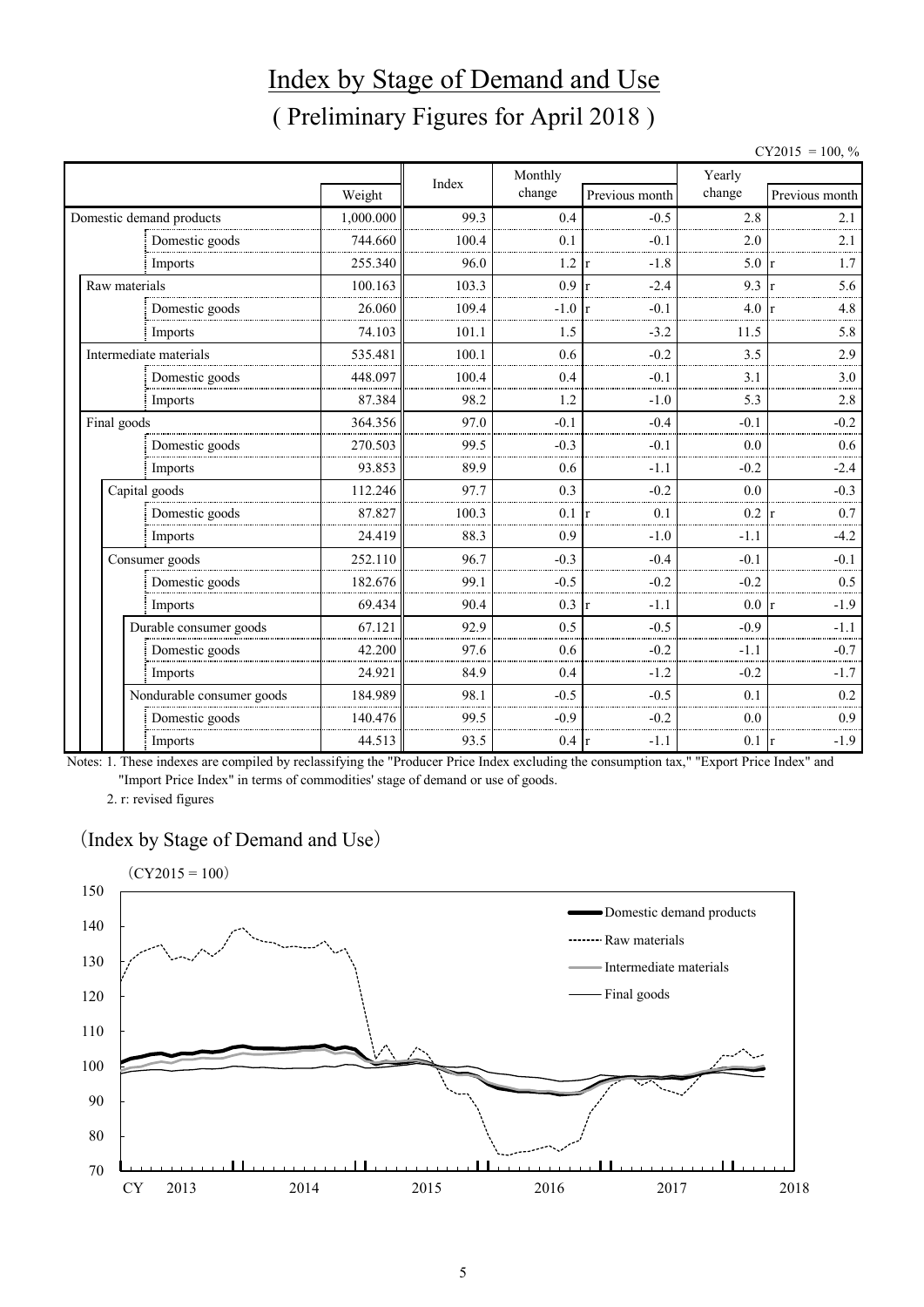# Producer Price Index using Chain-weighted Index Formula ( Preliminary Figures for April 2018 )

 $CY2015 = 100, \%$ 

|                                                | Weight  | Index | Monthly<br>change | Previous<br>month |                  | Yearly<br>change |             | Previous<br>$\mbox{month}$ |
|------------------------------------------------|---------|-------|-------------------|-------------------|------------------|------------------|-------------|----------------------------|
| All commodities                                | 1,000.0 | 100.5 | 0.1               | $\mathbf r$       | $-0.1$           | 2.0              | $\mathbf r$ | $2.2\,$                    |
| excluding extra charges for summer electricity | 1,000.0 | 100.5 | 0.1               | $\mathbf r$       | $-0.1$           | 2.0              | $\mathbf r$ | 2.2                        |
| Beverages & foods                              | 141.6   | 100.1 | 0.2               | $\mathbf r$       | 0.1              | 0.0              | r           | 0.0                        |
| Textile products                               | 9.6     | 100.5 | 0.0               |                   | 0.5              | 1.1              |             | 1.1                        |
| Lumber & wood products                         | 9.2     | 105.6 | 0.2               | $\mathbf r$       | 0.3              | 3.2              | $\mathbf r$ | 3.7                        |
| Pulp, paper & related products                 | 27.7    | 101.5 | 0.2               |                   | 0.0              | 2.6              |             | 2.3                        |
| Chemicals & related products                   | 89.2    | 95.8  | $-2.2$            | $\mathbf r$       | $-0.1$           | 0.9              | $\mathbf r$ | $2.8\,$                    |
| Petroleum & coal products                      | 59.5    | 110.0 | 1.3               |                   | $-1.7$           | 11.1             |             | 7.2                        |
| Plastic products                               | 38.2    | 96.4  | 0.3               |                   | 0.2              | 0.6              |             | 0.6                        |
| Ceramic, stone & clay products                 | 23.3    | 100.5 | 0.7               | $\mathbf r$       | $-0.2$           | 1.0              | $\mathbf r$ | 0.5                        |
| Iron & steel                                   | 51.7    | 107.2 | 0.5               | $\mathbf r$       | 0.5              | 4.3              | $\mathbf r$ | 6.5                        |
| Nonferrous metals                              | 27.1    | 103.2 | $0.8\,$           | $\mathbf r$       | $-1.9$           | 7.6              | $\mathbf r$ | 6.6                        |
| Metal products                                 | 40.0    | 103.1 | 0.7               |                   | 0.0              | 2.4              |             | 2.4                        |
| General purpose machinery                      | 27.2    | 99.5  | $-0.3$            | $\mathbf r$       | $-0.5$           | $-0.4$           | $\mathbf r$ | $0.2\,$                    |
| Production machinery                           | 41.1    | 100.9 | 0.4               | $\mathbf r$       | 0.4              | 0.0              | $\mathbf r$ | 1.6                        |
| Business oriented machinery                    | 16.2    | 102.3 | $-0.4$            | $\mathbf r$       | 0.1              | 0.5              | $\mathbf r$ | 0.4                        |
| Electronic components & devices                | 24.5    | 97.5  | 0.1               | $\mathbf r$       | $-0.1$           | 0.3              | $\mathbf r$ | 0.1                        |
| Electrical machinery & equipment               | 52.7    | 95.0  | 0.7               | $\mathbf r$       | $-0.2$           | $-1.1$           | $\mathbf r$ | $-0.8$                     |
| Information & communications equipment         | 20.8    | 97.9  | 0.1               | $\mathbf r$       | $-0.1$           | $-0.3$           | r           | $-0.4$                     |
| Transportation equipment                       | 140.7   | 98.6  | 0.0               |                   | 0.0              | $-0.1$           |             | 0.2                        |
| Other manufacturing industry products          | 48.0    | 100.3 | $0.2\,$           | $\mathbf r$       | $-0.3$           | 0.4              | $\mathbf r$ | $0.2\,$                    |
| Agriculture, forestry & fishery products       | 35.8    | 107.8 | $-0.2$            | $\mathbf r$       | $-0.4$           | 1.9              | $\mathbf r$ | 2.6                        |
| Minerals                                       | 3.9     | 96.7  | $0.0\,$           | $\mathbf r$       | 0.9 <sub>0</sub> | 3.5              | $\mathbf r$ | 2.7                        |
| Electric power, gas & water                    | 67.1    | 93.6  | 0.9               | $\mathbf r$       | 1.1              | 5.9              | $\mathbf r$ | 7.0                        |
| Scrap & waste                                  | 4.9     | 135.1 | $-4.9$            |                   | 0.1              | 13.4             |             | 16.5                       |

Notes: 1. The index of "All commodities excluding extra charges for summer electricity" adjusts extra charges applied during summer season from July to September.

2. The indexes are based on the year 2015 weights.

3. r: revised figures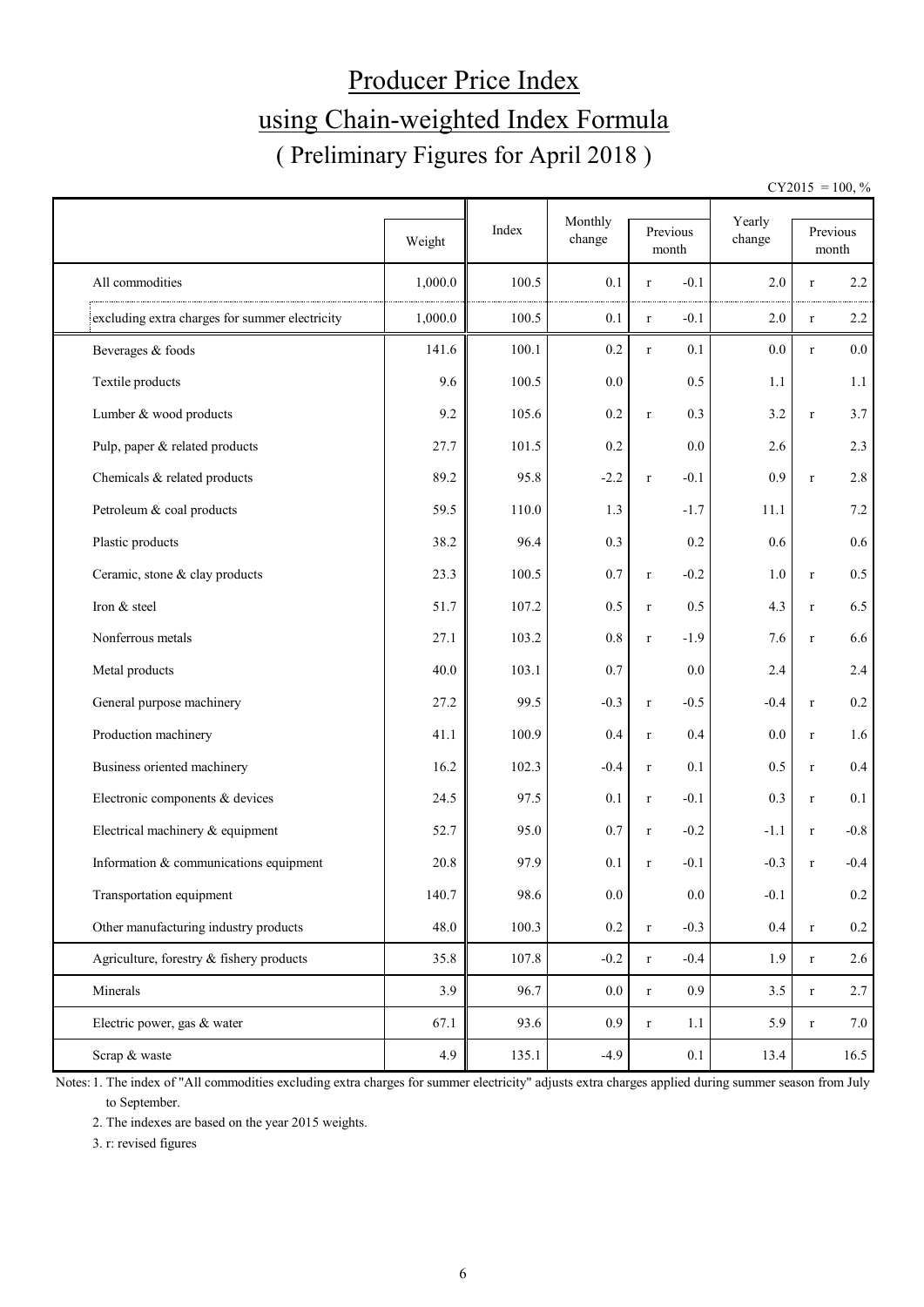## Corporate Goods Price Index Time Series Data

|           |                      |                 |                                  |                  |                                           |                                  |                                                                                                                                                       |              |                                  |                  |                                           |                |                                  |                  | $CY2015 = 100, \%$                        |
|-----------|----------------------|-----------------|----------------------------------|------------------|-------------------------------------------|----------------------------------|-------------------------------------------------------------------------------------------------------------------------------------------------------|--------------|----------------------------------|------------------|-------------------------------------------|----------------|----------------------------------|------------------|-------------------------------------------|
|           |                      |                 | Producer Price Index             |                  |                                           |                                  |                                                                                                                                                       |              | <b>Export Price Index</b>        |                  |                                           |                |                                  |                  |                                           |
|           |                      | All commodities |                                  |                  |                                           |                                  | All commodities<br>All commodities<br>(Reference)<br>(yen basis)<br>(contract currency basis)<br>excluding extra<br>charges for summer<br>electricity |              |                                  |                  |                                           |                |                                  |                  |                                           |
|           |                      |                 | Monthly<br>(Quarterly)<br>change | Yearly<br>change | Change<br>from three<br>months<br>earlier | Monthly<br>(Quarterly)<br>change | Change<br>from three<br>months<br>earlier                                                                                                             |              | Monthly<br>(Quarterly)<br>change | Yearly<br>change | Change<br>from three<br>months<br>earlier |                | Monthly<br>(Quarterly)<br>change | Yearly<br>change | Change<br>from three<br>months<br>earlier |
| <b>CY</b> | 2015                 | 100.0           | $\equiv$                         | —                |                                           | —                                |                                                                                                                                                       | 100.0        | —                                | —                | —                                         | 100.0          | $\overline{\phantom{0}}$         | —                |                                           |
|           | 2016                 | 96.5            | —                                | $-3.5$           |                                           |                                  |                                                                                                                                                       | 90.7         |                                  | $-9.3$           |                                           | 96.9           | —                                | $-3.1$           |                                           |
|           | 2017                 | 98.7            | $\qquad \qquad -$                | 2.3              | $\overbrace{\phantom{123221111}}$         | —                                | —                                                                                                                                                     | 95.5         | $\overline{\phantom{0}}$         | 5.3              | $\qquad \qquad$                           | 100.2          | —                                | 3.4              |                                           |
| <b>FY</b> | 2015                 | 99.1            | $\overbrace{\phantom{1232211}}$  |                  | —                                         | —                                | $\overline{\phantom{0}}$                                                                                                                              | 98.1         | —                                |                  | —                                         | 98.6           | —                                | —<br>—           |                                           |
|           | 2016                 | 96.7            | $\overbrace{\phantom{1232211}}$  | $-2.4$           | —                                         |                                  | $\overline{\phantom{0}}$                                                                                                                              | 91.3         | —                                | $-6.9$           | —                                         | 97.8           | —                                | $-0.8$           |                                           |
|           | 2017                 | 99.3            |                                  | 2.7              | $\overline{\phantom{0}}$                  |                                  | $\overline{\phantom{0}}$                                                                                                                              | 95.7         | $\overline{\phantom{0}}$         | 4.8              | $\overline{\phantom{0}}$                  | 100.8          | $\overline{\phantom{0}}$         | 3.1              | —                                         |
| 2017/     | Q2                   | 98.4            | 0.5                              | 2.1              | $\equiv$                                  | 0.5                              | $\equiv$                                                                                                                                              | 94.1         | $-1.5$                           | 4.4              | $\overline{\phantom{0}}$                  | 99.5<br>99.9   | $-0.3$                           | 3.1              | $\overline{\phantom{0}}$                  |
|           | Q <sub>3</sub>       | 98.8<br>99.7    | 0.4                              | 2.8              | $\overline{\phantom{0}}$                  | 0.2                              | $\overline{\phantom{0}}$                                                                                                                              | 94.9         | 0.9                              | 8.3              | $\overline{\phantom{0}}$                  |                | 0.4                              | 3.1              |                                           |
| 2018/     | Q <sub>4</sub><br>Q1 | 100.3           | 0.9<br>0.6                       | 3.3<br>2.5       | —                                         | 1.1<br>0.6                       | $\overline{\phantom{0}}$                                                                                                                              | 97.5<br>96.2 | 2.7<br>$-1.3$                    | 6.2<br>0.7       | —                                         | 101.6<br>102.4 | 1.7<br>0.8                       | 3.6<br>2.6       |                                           |
| 2017/     | Mar.                 | 98.2            | 0.3                              | 1.4              | 1.1                                       | 0.3                              | 1.1                                                                                                                                                   | 95.7         | 0.4                              | 4.0              | 0.2                                       | 100.3          | 0.5                              | 4.4              | 1.6                                       |
|           | Apr.                 | 98.4            | 0.2                              | 2.1              | 0.7                                       | 0.2                              | 0.7                                                                                                                                                   | 93.7         | $-2.1$                           | 3.0              | $-2.0$                                    | 99.8           | $-0.5$                           | 3.5              | 0.4                                       |
|           | May                  | 98.4            | 0.0                              | 2.1              | 0.5                                       | 0.0                              | 0.5                                                                                                                                                   | 94.6         | 1.0                              | 4.4              | $-0.7$                                    | 99.4           | $-0.4$                           | 3.0              | $-0.4$                                    |
|           | June                 | 98.5            | 0.1                              | 2.2              | 0.3                                       | 0.1                              | 0.3                                                                                                                                                   | 93.9         | $-0.7$                           | 5.7              | $-1.9$                                    | 99.2           | $-0.2$                           | 2.8              | $-1.1$                                    |
|           | July                 | 98.7            | 0.2                              | 2.5              | 0.3                                       | 0.0                              | 0.1                                                                                                                                                   | 94.9         | 1.1                              | 7.6              | 1.3                                       | 99.3           | 0.1                              | 2.5              | $-0.5$                                    |
|           | Aug.                 | 98.8            | 0.1                              | 2.9              | 0.4                                       | 0.0                              | 0.1                                                                                                                                                   | 94.4         | $-0.5$                           | 8.4              | $-0.2$                                    | 99.9           | 0.6                              | 3.1              | 0.5                                       |
|           | Sep.                 | 99.0            | 0.2                              | 3.0              | 0.5                                       | 0.3                              | 0.3                                                                                                                                                   | 95.5         | 1.2                              | 9.1              | 1.7                                       | 100.5          | 0.6                              | 3.6              | 1.3                                       |
|           | Oct.                 | 99.4            | 0.4                              | 3.5              | 0.7                                       | 0.6                              | 0.9                                                                                                                                                   | 97.3         | 1.9                              | 9.8              | 2.5                                       | 101.3          | 0.8                              | 4.0              | $2.0$                                     |
|           | Nov.                 | 99.8            | 0.4                              | 3.5              | 1.0                                       | 0.4                              | 1.3                                                                                                                                                   | 97.5         | 0.2                              | 6.9              | 3.3                                       | 101.6          | 0.3                              | 3.6              | 1.7                                       |
|           | Dec.                 | 100.0           | 0.2                              | 3.0              | 1.0                                       | 0.2                              | 1.2                                                                                                                                                   | 97.8         | 0.3                              | 2.4              | 2.4                                       | 101.8          | 0.2                              | 3.1              | 1.3                                       |
| 2018/     | Jan.                 | 100.3           | 0.3                              | 2.7              | 0.9                                       | 0.3                              | 0.9                                                                                                                                                   | 97.2         | $-0.6$                           | 1.7              | $-0.1$                                    | 102.0          | 0.2                              | 2.6              | 0.7                                       |
|           | Feb.                 | 100.4           | 0.1                              | 2.6              | 0.6                                       | 0.1                              | 0.6                                                                                                                                                   | 96.1         | $-1.1$                           | 0.8              | $-1.4$                                    | 102.5          | 0.5                              | 2.7              | 0.9                                       |
|           | Mar.                 | 100.3           | $-0.1$                           | 2.1              | 0.3                                       | $-0.1$                           | 0.3                                                                                                                                                   | 95.3         | $-0.8$                           | $-0.4$           | $-2.6$                                    | 102.7          | 0.2                              | 2.4              | 0.9                                       |
|           | Apr.                 | 100.4           | 0.1                              | 2.0              | 0.1                                       | 0.1                              | 0.1                                                                                                                                                   | 95.8         | 0.5                              | 2.2              | $-1.4$                                    | 102.5          | $-0.2$                           | 2.7              | 0.5                                       |

|           |                |                                | Import Price Index               |                  |                                           |       |                                                                                                                                                                                             | Foreign<br>exchange |        |                                              |  |  |  |
|-----------|----------------|--------------------------------|----------------------------------|------------------|-------------------------------------------|-------|---------------------------------------------------------------------------------------------------------------------------------------------------------------------------------------------|---------------------|--------|----------------------------------------------|--|--|--|
|           |                | All commodities<br>(yen basis) |                                  |                  |                                           |       | All commodities<br>(contract currency basis)<br>Change<br>Monthly<br>from three<br>Yearly<br>(Quarterly)<br>change<br>months<br>change<br>earlier<br>100.0<br>$-9.8$<br>90.2<br>8.8<br>98.1 |                     |        |                                              |  |  |  |
|           |                |                                | Monthly<br>(Quarterly)<br>change | Yearly<br>change | Change<br>from three<br>months<br>earlier |       |                                                                                                                                                                                             |                     |        | Monthly<br>(Quarterly)<br>(Yearly)<br>change |  |  |  |
| <b>CY</b> | 2015           | 100.0                          |                                  |                  |                                           |       |                                                                                                                                                                                             |                     |        | 14.4                                         |  |  |  |
|           | 2016           | 83.6                           |                                  | $-16.4$          |                                           |       |                                                                                                                                                                                             |                     |        | $-10.1$                                      |  |  |  |
|           | 2017           | 92.7                           |                                  | 10.9             |                                           |       |                                                                                                                                                                                             |                     |        | 3.1                                          |  |  |  |
| <b>FY</b> | 2015           | 95.5                           |                                  |                  |                                           | 95.9  |                                                                                                                                                                                             |                     |        | 9.3                                          |  |  |  |
|           | 2016           | 85.4                           |                                  | $-10.6$          |                                           | 92.5  |                                                                                                                                                                                             | $-3.5$              |        | $-9.8$                                       |  |  |  |
|           | 2017           | 93.6                           |                                  | 9.6              |                                           | 99.8  |                                                                                                                                                                                             | 7.9                 |        | $2.3\,$                                      |  |  |  |
| 2017/     | Q2             | 91.7                           | $-1.0$                           | 11.7             |                                           | 97.8  | 0.4                                                                                                                                                                                         | 10.0                |        | $-2.2$                                       |  |  |  |
|           | Q <sub>3</sub> | 91.0                           | $-0.8$                           | 12.8             |                                           | 96.8  | $-1.0$                                                                                                                                                                                      | 6.5                 |        | $-0.1$                                       |  |  |  |
|           | Q4             | 95.6                           | 5.1                              | 11.0             |                                           | 100.5 | 3.8                                                                                                                                                                                         | 8.2                 |        | 1.8                                          |  |  |  |
| 2018/     | Q1             | 96.1                           | 0.5                              | 3.8              |                                           | 104.1 | 3.6                                                                                                                                                                                         | 6.9                 |        | $-4.1$                                       |  |  |  |
| 2017/     | Mar.           | 93.3                           | 0.9                              | 12.1             | 3.1                                       | 98.4  | 0.8                                                                                                                                                                                         | 12.7                | 5.0    | $-0.1$                                       |  |  |  |
|           | Apr.           | 91.4                           | $-2.0$                           | 10.9             | $-0.8$                                    | 98.2  | $-0.2$                                                                                                                                                                                      | 11.3                | 2.2    | $-2.6$                                       |  |  |  |
|           | May            | 92.6                           | 1.3                              | 12.4             | 0.1                                       | 98.1  | $-0.1$                                                                                                                                                                                      | 10.7                | 0.5    | 1.9                                          |  |  |  |
|           | June           | 91.0                           | $-1.7$                           | 11.5             | $-2.5$                                    | 97.1  | $-1.0$                                                                                                                                                                                      | $8.0\,$             | $-1.3$ | $-1.2$                                       |  |  |  |
|           | July           | 91.2                           | 0.2                              | 11.9             | $-0.2$                                    | 96.2  | $-0.9$                                                                                                                                                                                      | 5.9                 | $-2.0$ | 1.4                                          |  |  |  |
|           | Aug.           | 90.1                           | $-1.2$                           | 12.8             | $-2.7$                                    | 96.5  | 0.3                                                                                                                                                                                         | 6.4                 | $-1.6$ | $-2.2$                                       |  |  |  |
|           | Sep.           | 91.8                           | 1.9                              | 13.8             | 0.9                                       | 97.8  | 1.3                                                                                                                                                                                         | 7.4                 | 0.7    | 0.7                                          |  |  |  |
|           | Oct.           | 94.3                           | 2.7                              | 15.6             | 3.4                                       | 99.2  | 1.4                                                                                                                                                                                         | 8.9                 | 3.1    | 2.0                                          |  |  |  |
|           | Nov.           | 95.3                           | 1.1                              | 10.4             | 5.8                                       | 100.3 | 1.1                                                                                                                                                                                         | 6.9                 | 3.9    | $0.0\,$                                      |  |  |  |
|           | Dec.           | 97.1                           | 1.9                              | 7.3              | 5.8                                       | 102.0 | 1.7                                                                                                                                                                                         | 8.9                 | 4.3    | 0.1                                          |  |  |  |
| 2018/     | Jan.           | 96.7                           | $-0.4$                           | 5.0              | 2.5                                       | 103.0 | 1.0                                                                                                                                                                                         | 7.2                 | 3.8    | $-1.9$                                       |  |  |  |
|           | Feb.           | 96.6                           | $-0.1$                           | 4.4              | 1.4                                       | 104.9 | 1.8                                                                                                                                                                                         | 7.5                 | 4.6    | $-2.6$                                       |  |  |  |
|           | Mar.           | 94.9                           | $-1.8$                           | 1.7              | $-2.3$                                    | 104.4 | $-0.5$                                                                                                                                                                                      | 6.1                 | 2.4    | $-1.8$                                       |  |  |  |
|           | Apr.           | 96.0                           | 1.2                              | 5.0              | $-0.7$                                    | 104.6 | 0.2                                                                                                                                                                                         | 6.5                 | 1.6    | 1.3                                          |  |  |  |

 $CY2015 = 100, \%$ 

Note: A negative change in the "Foreign exchange rate" indicates an appreciation of the yen.